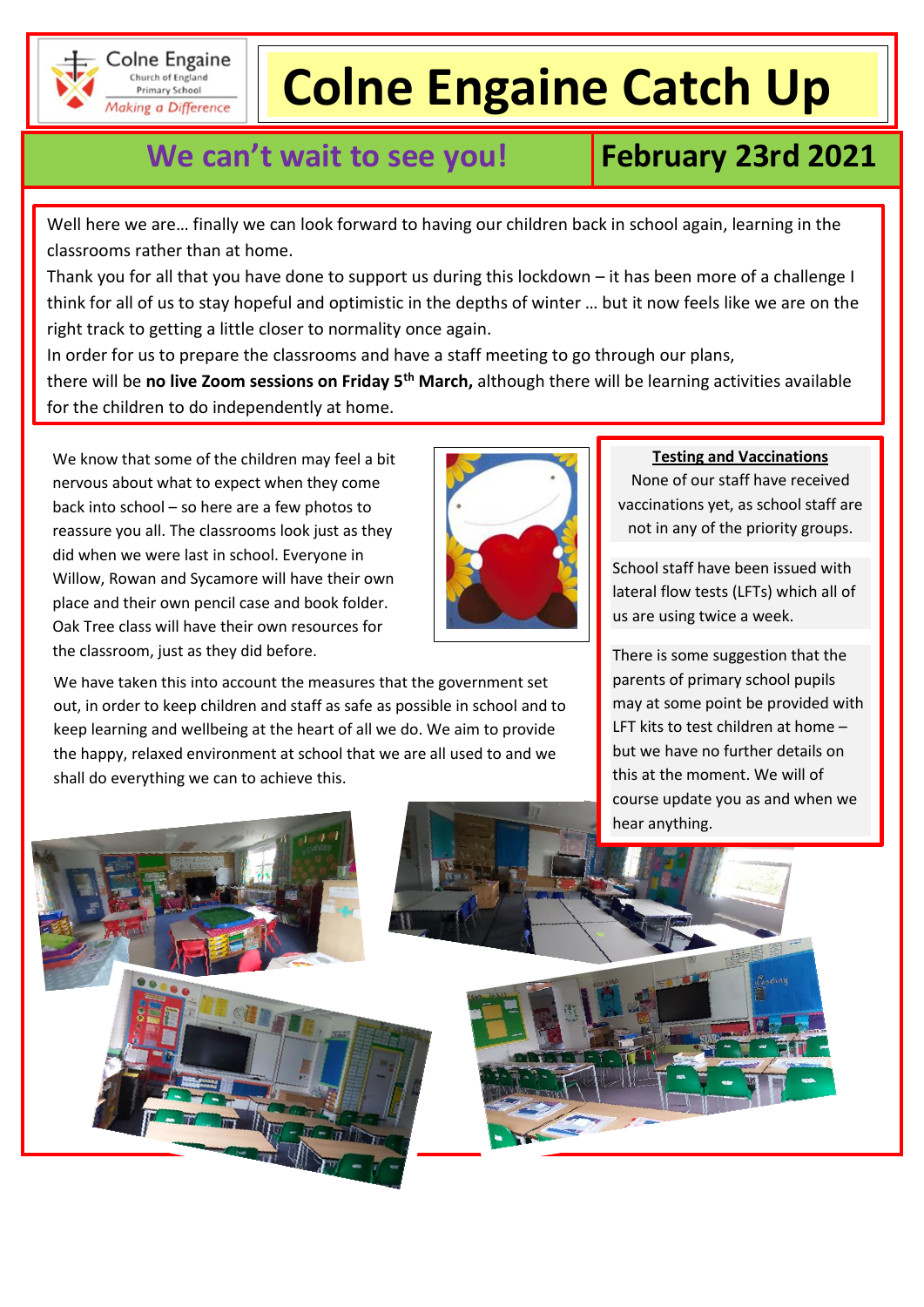#### **What are the arrangements for getting my child into school in the morning?**

- o We shall be open for ALL children from Monday March 8th.
- o **In a slight change since the last lockdown, we ask that all adults wear a face mask at drop off and pick up.**
- o Drop off time is 8.40 8.55 am for all families. As we are a small school, with plenty of space for social distancing outside the gate, we do not consider a staggered start time for bubbles to be helpful or needed. Siblings can therefore be dropped off at the same time, reducing the time that adults need to be close to others.
- o PLEASE, if you are driving to school, ensure that you do not start to queue outside the school before 8.40am. **It is parent/carer responsibility to ensure that when waiting outside the school, you and your children strictly adhere to waiting at a 2m distance from other families**. We ask for and rely on your steadfast and consistent support in this – we do not have the time or capacity to supervise parents and carers before and after school - and hope that this should not be necessary, providing every family complies with these requests.
- $\circ$  Families are encouraged to walk to school from the village hall car park where possible and queue as above.
- $\circ$  At 8.40am, the front gate will open and the children will come into school without parents/carers taking one of 3 routes to their classroom and maintaining social distance from others until they get to their classes.
- o Parents/Carers are then asked to leave as quickly as possible, to ensure others can get into school safely.
- o **Willow class** children will take the route to the **right of the main entrance** entering their classroom across the playground.
- o **Rowan class and Oak Tree class** children will take the route to the **left of the main entrance** entering their classroom through the door from the field

o **Sycamore children** will take the route **through the main entrance** – entering their classroom through the hall. **What should my child wear to school?**

- o Please send children to school in full school uniform as usual but please make sure children can manage their own shoes, buttons etc as far as possible. Sycamore children can wear ties if they wish.
- o On PE days, children should wear school PE uniform to school- please see below for more details.
- o Long hair should be tied back securely and hair ties and clips must be small and plain please- in school colours. No bows and/or ribbons please.
- o Earrings are strongly discouraged. If they are worn, they should be small plain studs and your child **must** be able to remove them for PE without any help.
- $\circ$  A watch or Fitbit may be worn, but no other jewellery or charity bands are permitted.
- o **A coat must be brought to school** and hat and gloves as needed. We need to get children out in the fresh air as much as possible, especially in the current situation, **so please make sure they come in well prepared for hot or cold, rainy or sunny weather each day.** We may ask children to bring wellies into school if we have lots of rainy weather – as we hope to use our field, because of keeping the bubble groups separate.

#### **What should my child bring to school?**

- o We need to keep bags and belongings to a minimum! Therefore, children should just bring their plastic wallet as before, which is big enough to hold a reading book and any home learning books or materials. This is the only bag to be brought into school each day. If your child already has a school book bag, or you would like to buy a school book bag, this can be used instead. The bag must be brought into school every day. Please check each day for letters etc- although we will stay as paperless as we can at this time.
- $\circ$  All children must bring a filled water bottle each day please, which remains on their own desk throughout the day.
- $\circ$  We shall provide a clear pencil case for every child and we can provide pens, pencils etc, which will be used by your child. These will not be brought home. We welcome children bringing in their own colouring pens and pencils, rubbers and sharpeners etc- but if they are brought in to school, they must fit into the pencil case provided and they will not be brought home each day. Please bring them in on the first day of school in a clear plastic sandwich bag, ready to put into the pencil cases in school.
- $\circ$  If you choose, your child can bring a small pot of hand sanitiser into school in their plastic wallet Please make sure this is not too runny however… this could cause problems! A small pack of tissues is also encouraged.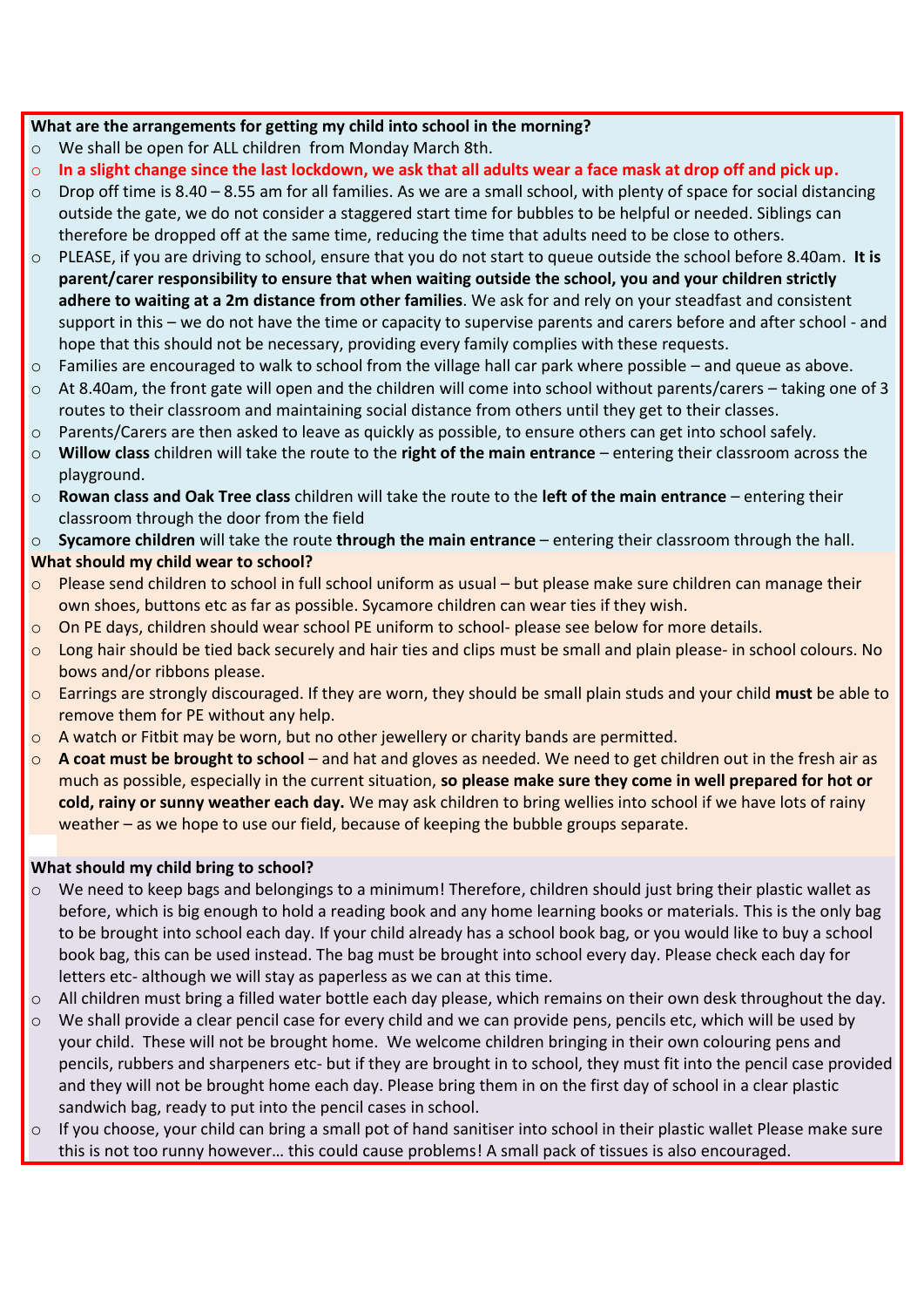#### **What about PE?**

- $\circ$  Just as we did in the Autumn term, we would like children to wear their PE kit to school on the days that they do PE outside. This minimises additional risk caused by clothes being changed in busy classrooms.
- o For KS2 children in Rowan and Sycamore class, this is on a **Thursday and a Friday**.
- o For KS1 children in Willow and Oak Tree class, this is on a **Wednesday and a Friday**
- o We still want our children to look smart on a PE day … so please make sure that the correct PE kit red top, black shorts, white or black socks and **plain black trainers** is worn. I have checked – black trainers are available at Tesco, Sainsbury, Next, Adidas and Nike amongst others. Plain, simple black track suits must also be worn, which can be worn over shorts and PE top. A coat can also be worn of course on cold days for playtimes.

#### **Who will my child mix with when they are in school?**

- $\circ$  Working to current guidelines, we shall be running class sized bubble groups. This means that the children in one class will not mix with the children in other classes at any point during the school day, other than with their siblings at drop off and pick up.
- o Therefore, we shall not be able to mix bubble groups for assemblies and worship or at lunchtime or playtimes.
- Within the bubble groups, children are allowed to mix more freely and with class sizes as they are, it would be impossible to have everyone back in school without relaxing the rules around social distancing that are currently in place.
- $\circ$  Class adults are allowed to move between groups and whilst we shall minimise this as far as possible, we cannot operate without some transition of staff between bubble groups, in order to ensure learning and wellbeing remain a high priority.

#### **What will teaching and learning look like?**

- o We aim to make learning as rich and varied as it has always been in our school. We shall work on a 'recovery curriculum' to ensure we address areas of learning which need further consolidation or support, owing to lock down. Wellbeing and a focus on strong learning behaviours will be our starting point for every child.
- o Every child in Willow, Rowan and Sycamore class will have their own space and nobody will need to move in order to see the board or the teacher. In Oak tree class, the children will move freely within the classroom.
- o **Please spend some time before 8th March reminding children that they should cover their face/nose when coughing or sneezing. This is a well-known occupational hazard for teaching staff – and particularly important to avoid at this time!**
- o Handwashing and sanitising will take place at very regular intervals throughout the day.
- o Shared equipment such as maths, DT, art or science resources will be bubble specific until they can be cleaned and returned to the central resource spaces.
- $\circ$  Reading books will also be bubble specific before changing stock from the library. The library will be closed to children for the time being, sadly.
- o Musical instruments that are blown will not be used until guidelines permit and sadly, singing is also not going to be a feature of our classrooms for now. We hope this will change soon – schools are richer places for shared singing opportunities!
- $\circ$  Assemblies and collective worship will happen every day but in classrooms for each bubble.
- $\circ$  School staff shall try to maintain a degree of social distancing where possible and appropriate from children and other staff, parents/carers, in order to keep everyone safe; whilst the science seems to show that thankfully, children do not tend to become as ill if they contract Covid 19, our adults in school are of course as vulnerable as any other adults - and we have a duty of care to support their health as much as we possibly can. We recognise however, that this is very difficult with young children, especially as we remain committed to their learning and wellbeing. This makes it doubly important that all other measures we have put into place are adhered to.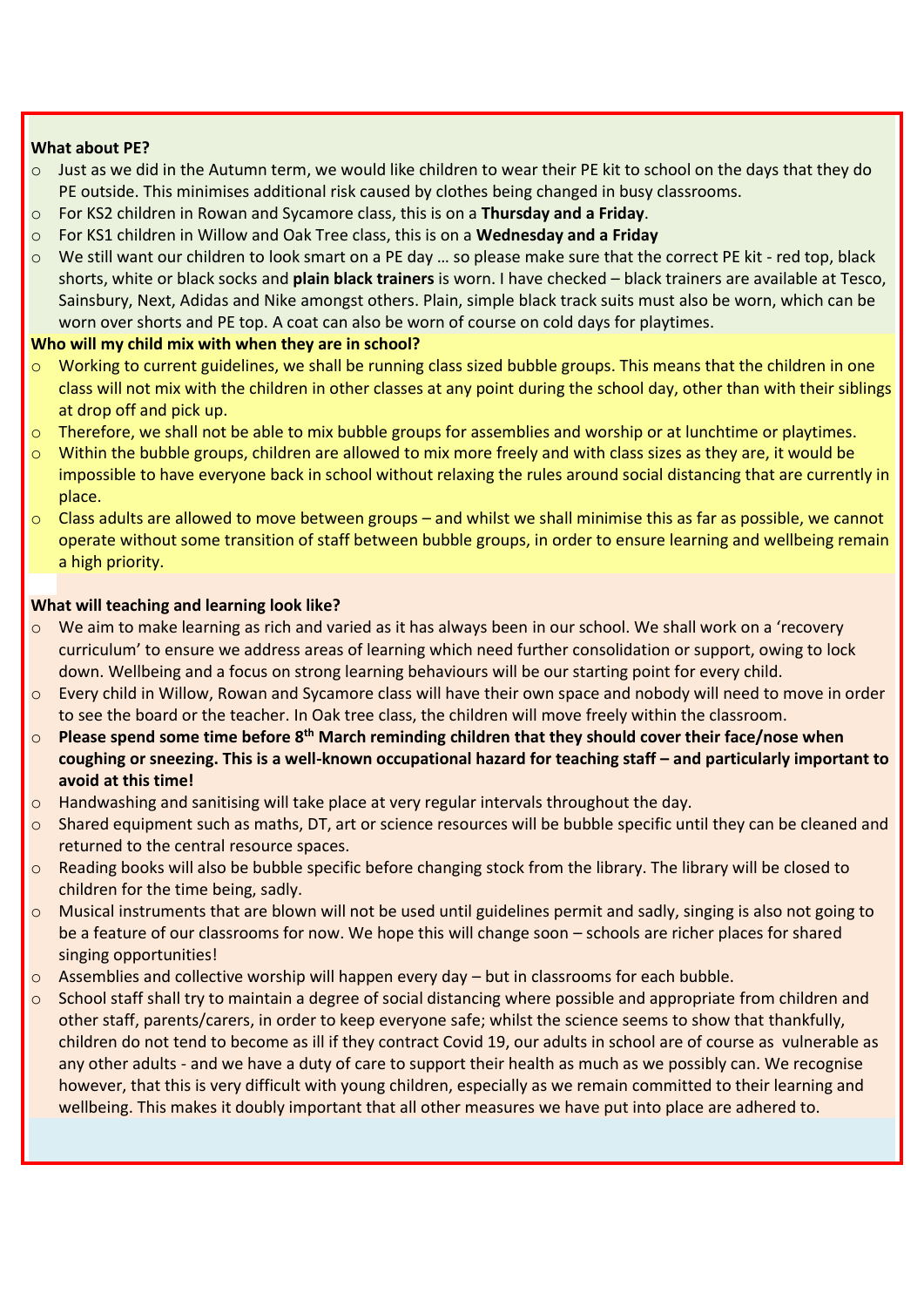#### **What about school dinners?**

- $\circ$  We encourage all children to have a school dinner. We offer the same, healthy meals as before and can cater for individual needs as we always have. It would really help us if you can focus on supporting children to use a knife and fork as independently as possible, so that they can cut up their own food at lunchtimes. We shall of course help where needed, in as socially distanced a way as possible!
- $\circ$  Children can bring a packed lunch if preferred in a small lunch bag or box with a handle.
- o School dinner times will be staggered, with two sittings, in four areas, to support social distancing of bubble groups.

#### **What are the arrangements for collecting my child?**

This took some thinking through when we set it up in September, but it worked brilliantly well, so we shall continue with the plan as before. We are working around several factors such as maintaining the bubble groups as required, sibling groups needing to be collected and our usual safeguarding measures around keeping children safe near the road etc. What a headache!

- o I**n a slight change since the last lockdown, we ask that all adults wear a face mask at drop off and pick up.**
- o All children will go to the playground to stand in their bubble group at 3.10pm. Class adults will be with them.
- $\circ$  At this point, when all of the children are in the right place, we shall open the gate to the carpark where we shall ask parents/carers to be queuing in a socially distanced manner. Please respect our need for vigilance with this request.
- o **Please limit pick up to one parent/carer. Older children at secondary school should not come on to the playground unless they are the one collecting their sibling.**
- o Pre-school children must be kept close to their adult and not allowed to run freely.
- o **Please do not bring dogs**, as they will not be allowed into the school grounds.
- $\circ$  A member of staff will then open the gate and parents/carers are invited to collect their child from each bubble group as they pass the edge of the group – moving on to the next bubble as needed, to pick up siblings.
- o Please continue on the 'one-way system', to the gate out from the school field maintaining a 2m distance from the person in front of you.
- o Gates out to the road will be supervised by school adults.
- o **We ask for your help in making this work! Please** ensure that your children stay close to you, socially distanced from all other families, and leave the school site and area outside school as swiftly as possible.

This is NOT how we like to do things – but at this time, we need to adhere to these formalised plans closely, I'm afraid!

#### **Will clubs run?**

o This is a work in progress, as we shall need to think through the logistics of managing groups of children who are not in the same bubble group. It is likely that we shall be able to run some clubs as we go forward, but probably bubble-specific. Please leave this with us, to see how things evolve – and we shall let you know as soon as possible.

#### **What other measures will be in place to support keeping my child safe?**

Government guidelines will be followed and include

*Prevention:*

*1) minimise contact with individuals who are unwell by ensuring that those who have coronavirus (COVID-19) symptoms, or who have someone in their household who does, do not attend school*

*2) clean hands thoroughly more often than usual – this will be done at regular intervals throughout the day. This is the most effective of all the measures we have at our disposal.* 

*3) ensure good respiratory hygiene by promoting the 'catch it, bin it, kill it' approach*

*4) introduce enhanced cleaning, including cleaning frequently touched surfaces often, using standard products such as detergents and bleach*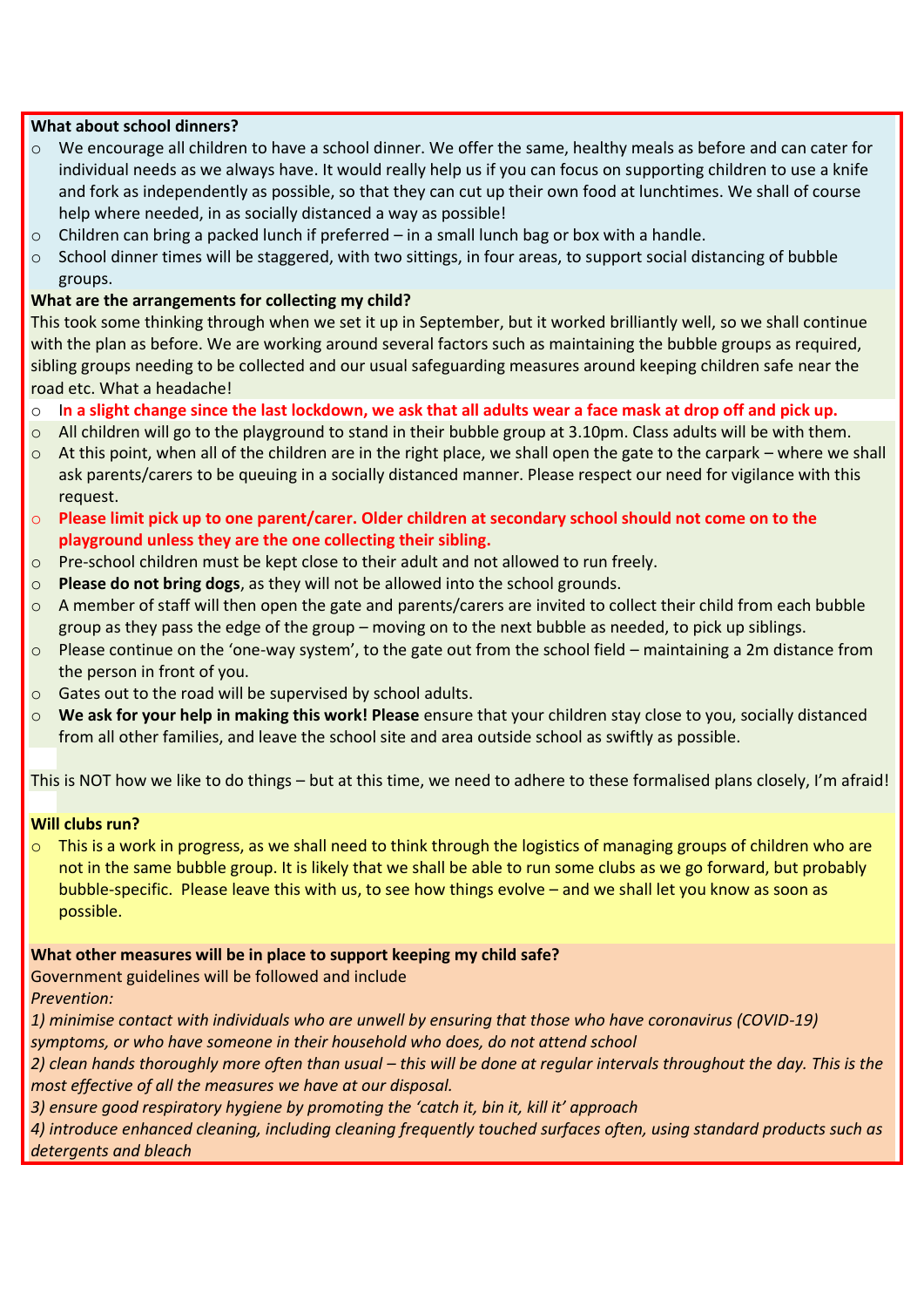*5) minimise contact between individuals and maintain social distancing wherever possible 6) where necessary, wear appropriate personal protective equipment (PPE).*

#### *Numbers 1 to 4 must be in place in all schools, all the time.*

*Number 5 must be properly considered and schools must put in place measures that suit their particular circumstances. Number 6 applies in specific circumstances*. **In our school, PPE will be worn when dealing with first aid issues, or when a child has been sick or needs intimate care.**

## *Response to any infection*

*7) engage with the NHS Test and Trace process*

*8) manage confirmed cases of coronavirus (COVID-19) amongst the school community*

*9) contain any outbreak by following local health protection team advice*

*Numbers 7 to 9 must be followed in every case where they are relevant.*

## **How can I get in touch with my child's teacher or someone else in school?**

 $\circ$  We are always available to talk to our families – indeed this communication is crucial to supporting our children, so we encourage you to continue to share information or to seek support where needed. This will need to be done either by phone call or email in the first instance, as we cannot allow parents/carers into the school at this time without a prior appointment. This is not how we usually work as you know – but we are confident that we can maintain strong and effective communication, if we work together on this! Please talk to your child about the changes before we come back to school, so that they know what to expect.

#### **In short then –**

- o Children arrive at school 8.40-8.55 am social distancing strictly adhered to outside school parent/carer responsibility
- o Children go into school via dedicated route for each bubble
- o Usual smart school uniform, with no ribbons or bows please! Smart school PE kit worn to school on PE days please, including black trainers for all children.
- $\circ$  School book bags or plastic wallet provided only no school bags other than a lunch box with a handle if needed
- o Please help your child over the summer to become as independent as possible in cutting up food with a knife and fork and in doing up buttons, zips and shoe laces.
- $\circ$  Pencil cases provided children can bring in own pens etc to put in them but must be left at school.
- o Pick up time is slightly different please make sure you follow our arrangements closely.

We hope that things will soon get back to normal completely – we can't wait to see you back into school to share and celebrate learning … and just to be together, as the Colne Engaine family we truly are.

I also attach a flow chart that we have been asked to share, which details the steps we need to take collectively, should any parent, carer, child or staff have symptoms of Covid 19 or tests positive. Please keep this somewhere safe – and call us if you are unsure.

Let's make this work for everyone – I know we can!

With best wishes

Julie Sarti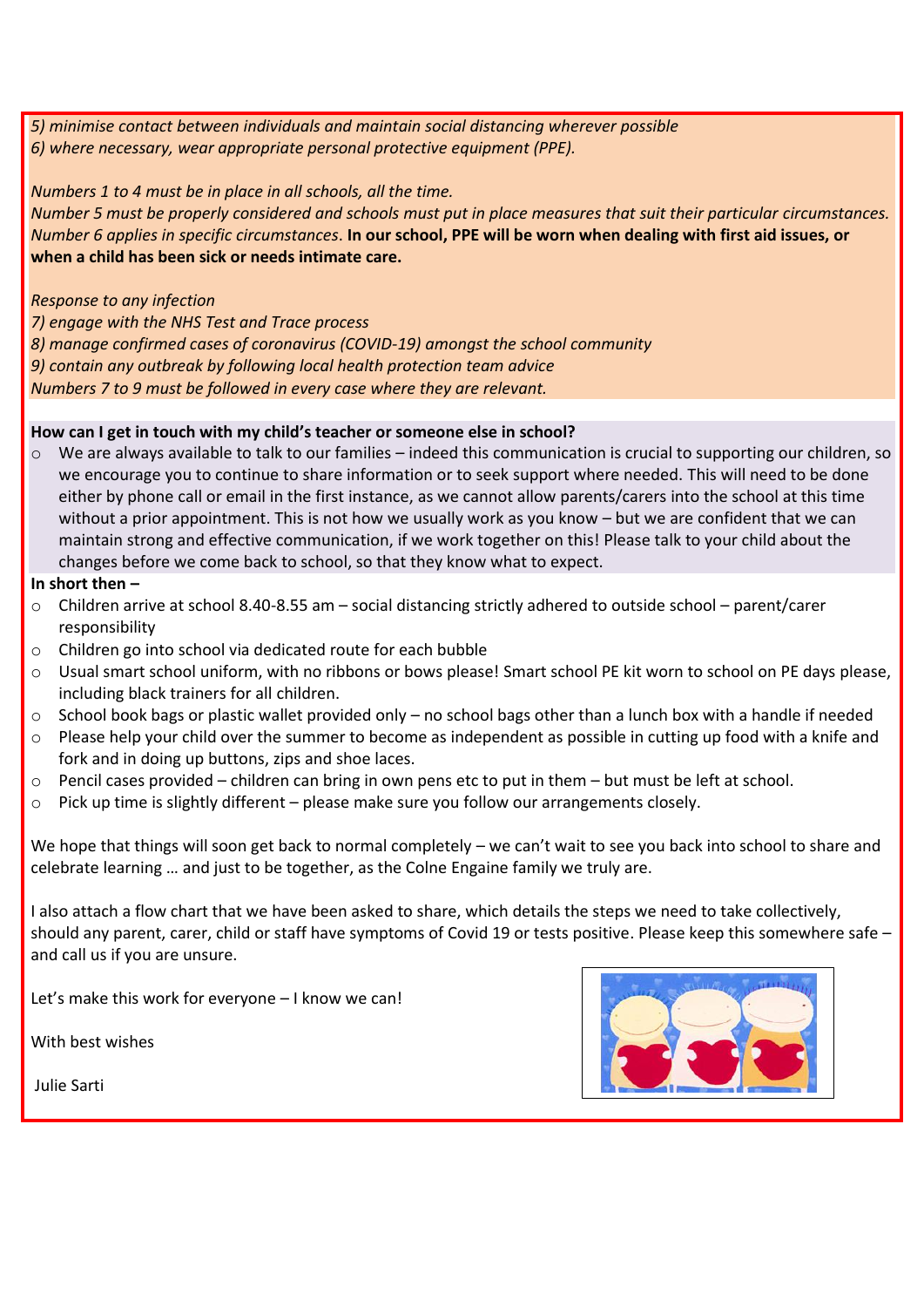